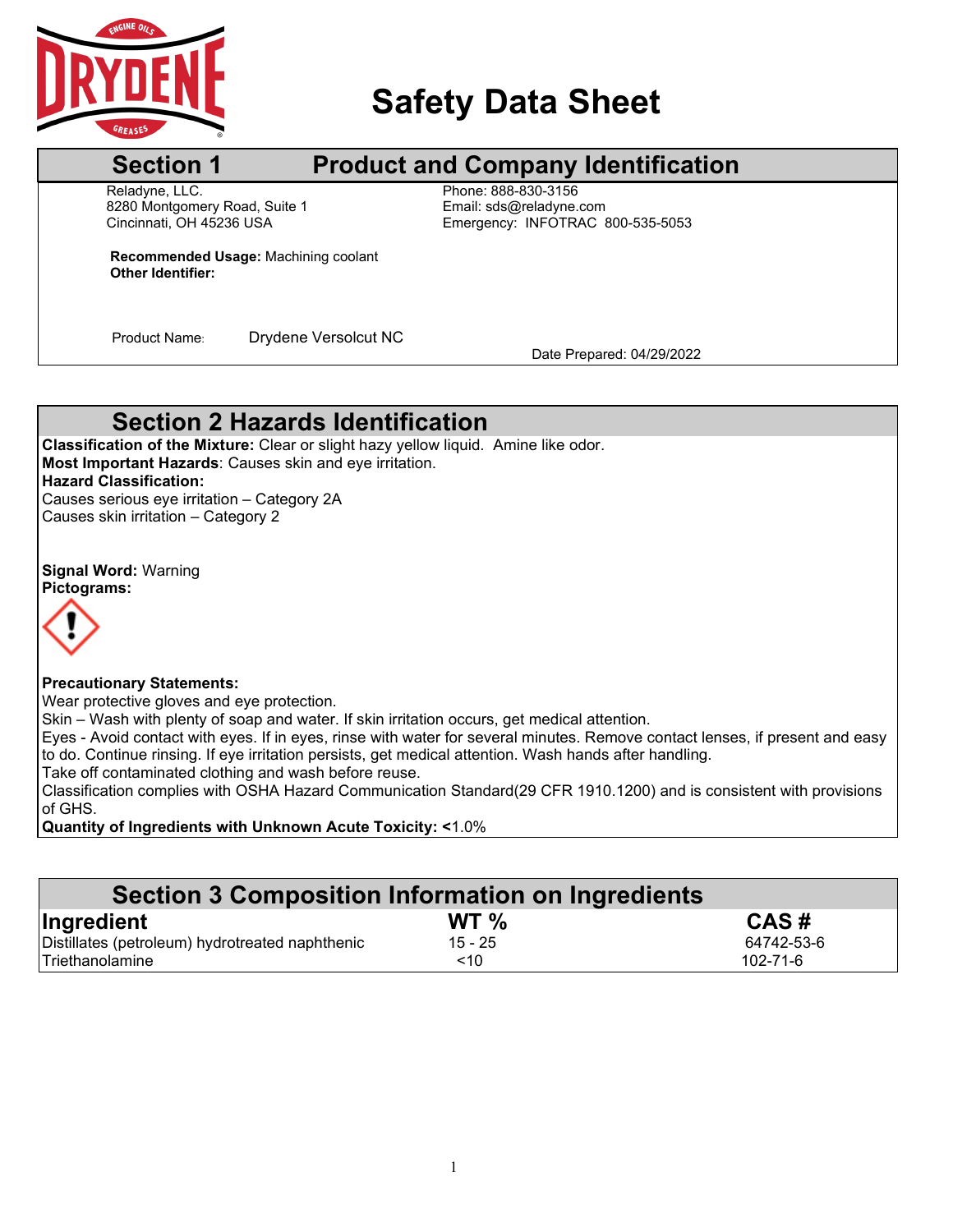| <b>The computer of the computer of the computer of the computer of the product.</b> The computer of<br>aprons are: neoprene, nitrile rubber or viton.<br>Eye Protection: Use safety glasses or goggles. Have suitable eye wash water available.<br>Other/General Protection: For mists and vapors: Air Purifying, organic vapor cartridge, NIOSH |                    |                                     |
|--------------------------------------------------------------------------------------------------------------------------------------------------------------------------------------------------------------------------------------------------------------------------------------------------------------------------------------------------|--------------------|-------------------------------------|
| self-contained breathing apparatus for environments with unknown concentrations or emergency s                                                                                                                                                                                                                                                   |                    |                                     |
| <b>Chemical Name</b>                                                                                                                                                                                                                                                                                                                             | OSHA TWA $(mg/m3)$ | <u>ACGIH TWA (mg/m<sup>3</sup>)</u> |
| Severely Hydrotreated Naphthenic Oil                                                                                                                                                                                                                                                                                                             | 5 (Mist in Air)    |                                     |
| Triethanolamine                                                                                                                                                                                                                                                                                                                                  |                    | 5                                   |
|                                                                                                                                                                                                                                                                                                                                                  |                    |                                     |
|                                                                                                                                                                                                                                                                                                                                                  |                    |                                     |

## **Section 4 First Aid Measures**

**Eyes:** Flush eyes with running water for at least 15 minutes. If redness, burning, blurred vision or irritation persists, transport to nearest medical facility for additional treatment.

**Skin:** Flush skin with water, wash with soap and water. If irritation occurs, get medical attention. Remove contaminated clothing. Do not reuse clothing until cleaned. If material is injected under the skin, transport to the nearest medical facility for additional treatment. If redness, swelling, pain and/or blisters occur, transport to the nearest medical facility for additional treatment.

**Ingestion:** Do NOT induce vomiting and obtain medical attention. Have victim rinse mouth out with water. If vomiting occurs spontaneously, keep head below hips to prevent aspiration.

**Inhalation:** Remove victim to fresh air and keep at rest in a position comfortable for breathing. If the victim has difficulty breathing or tightness of the chest, is dizzy, vomiting or unresponsive, give oxygen with rescue breathing or CPR as required and transport to the nearest medical facility.

## **Section 5 Fire Fighting Measures**

### **Flammable Properties:**

Flash point: none (ASTM D56) Flammable limits in air: N/A Auto ignition temperature: N/A **Extinguishing media:** CO<sub>2</sub>, dry chemical, foam

#### **Special firefighting measure:**

The material as received will not support combustion, however its residues may; therefore, procedures for an oil fire should be followed. Use self-contained breathing apparatus. Use foam or dry chemical to extinguish fire. Water may be used only to keep surrounding containers cool. Firefighters should wear proper protective equipment and self-contained breathing apparatus with full face piece operated in positive pressure mode.

## **Section 6 Accidental Release Measures**

- **Eliminate ignition sources and ventilate area. Advise EPA/state agency if required.**
- **Absorb spillage with inert absorbent material. Use proper personal protective equipment for clean-up.**
	- **Contain spill and keep from entering waterways or sewers. Treat contaminated absorbent same as**
- **spilled product.**

# **Section 7 Handling and Storage**

**Handling and Storage Precautions:** Avoid heat, open flames, including pilot lights, and strong oxidizing agents. Use general ventilation to prevent vapor accumulation. Ground all handling equipment to prevent sparking. Avoid contact with eyes, skin and clothing. Wash thoroughly after handling. Do not eat, drink or smoke when using this product. Have appropriate fire extinguishers and spill clean-up equipment in or near storage area.

**Work/Hygienic Practices:** Wash with soap and water before eating, drinking, smoking, applying cosmetics, or using toilet. Launder contaminated clothing before reuse. Properly dispose of contaminated leather articles such as shoes or belts that cannot be decontaminated. Contaminated leather articles including shoes cannot be decontaminated and should be destroyed to prevent reuse.

# **Section 8 Personal Protection/ Exposure Controls**

**Engineering Controls:** Use adequate ventilation to keep vapors and mists of this material below applicable standards. **Respiratory Protection:** If engineering controls do not maintain airborne concentrations to a level which is adequate to protect worker health, an approved respirator must be worn. Respirator selection, use and maintenance should be in accordance with the requirements of the OSHA Respiratory Protection Standard, 29 CFR 1910.134.

**Skin Protection:** Use protective clothing that is chemically resistant to this product. Acceptable materials for gloves and aprons are: neoprene, nitrile rubber or viton. aprons are: neoprene, nitrile rubber or viton.

**Other/General Protection:** For mists and vapors: Air Purifying, organic vapor cartridge, NIOSH approved respirator. Use self-contained breathing apparatus for environments with unknown concentrations or emergency situatio self-contained breathing apparatus for environments with unknown concentrations or emergency situations.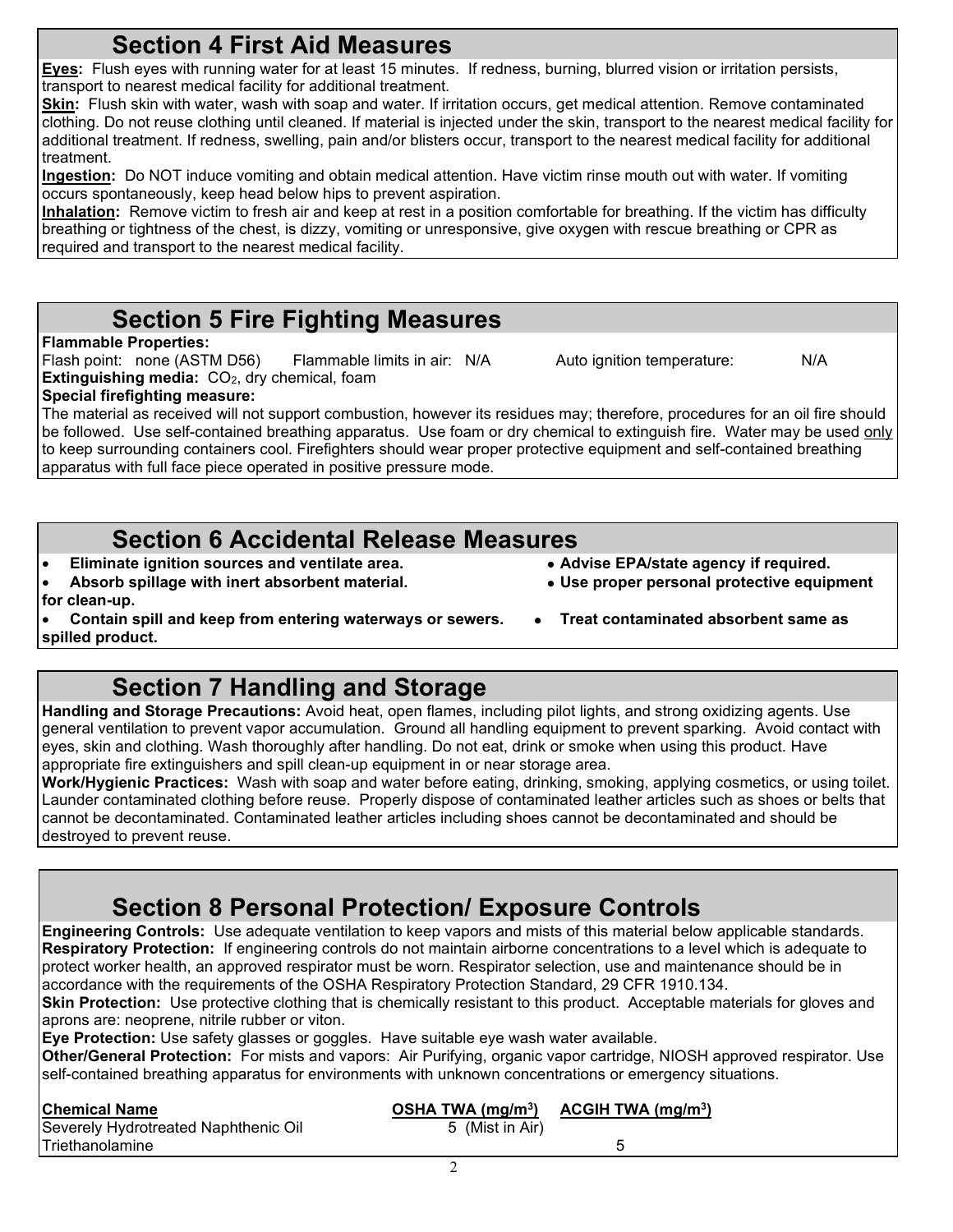|                                    |                | <b>Section 9 Physical and Chemical Properties</b>     |                     |     |                                                       |        |
|------------------------------------|----------------|-------------------------------------------------------|---------------------|-----|-------------------------------------------------------|--------|
| Color:<br>Complete                 | Yellow         | <b>Vapor Pressure:</b>                                |                     | N/A | <b>Solubility in Water:</b>                           |        |
| Appearance: Clear Liquid<br>Odor:  | Characteristic | % Volatile by Volume: N/A<br>Vapor Density (air = 1): |                     | N/A | <b>Evaporation Rate</b><br>(Butyl Acetate = 1): $<$ 1 |        |
| Boiling Point: >212° F<br>pH@ 10%: | 9.40           | <b>Reactivity in Water:</b><br>Viscosity @ 40C:       | Non-reactive<br>N/A |     | <b>Specific Gravity:</b>                              | 0.9960 |

**Section 10 Stability and Reactivity**<br>Stable Conditions to avoid: Sources of ignition. Incompatibility: Strong oxidizing or reducing agents. **Stability: Stable Conditions to avoid:** Sources of ignition. **Decomposition Products:** Oxides of Carbon, Sulfur, Hydrogen and Nitrogen. **Hazardous Polymerization:** Will not occur.

## **Section 11 Toxicological Information**

**Likely Routes of Exposure:** Inhalation, skin, eyes and ingestion.

**Potential Health Effects:**

**Eye Effects:** This mixture can cause irritation, redness to the eyes.

**Skin Effects:** Prolonged and/or repeated skin contact may cause irritation/dermatitis.

**Oral Effects:** Harmful if swallowed. May cause burns to mouth and esophagus. Gastrointestinal tract irritation, nausea and vomiting.

**Inhalation Effects:** Harmful if inhaled. May cause respiratory tract irritation.

**Chronic Health Effects:** Primary target organs following repeated exposure are eyes, skin, lungs.

**Mutagenicity:** Negative

**Carcinogenicity:** This mixture does not contain any component that is listed as a carcinogenic or a potential carcinogen by the National Toxicology Program, by the I.A.R.C. monographs or by OSHA.

**Teratogenicity:** Negative.

**Sensitization:** Negative

**Toxicological Data:** No data available or estimated

## **Section 12 Ecological Information**

Not classified due to inadequate data available on this mixture. Recommend avoidance of release to the environment.

## **Section 13 Disposal Considerations**

Avoid release to the environment. Dispose in a safe manner in accordance with national, state and local regulations. Not a RCRA hazardous waste if uncontaminated. If "used" RCRA criteria must be determined. Dispose of container by recycling or if permitted incineration.

### **Section 14 Transportation Information**

**Proper Shipping Name:** Lubricating Oil, N.O.S. **Shipping Class:** 65 **Dot Identification Number:** N/A **Dot Shipping Label:** Not regulated by DOT. **TDG Classification:** Not controlled under TDG (Canada).